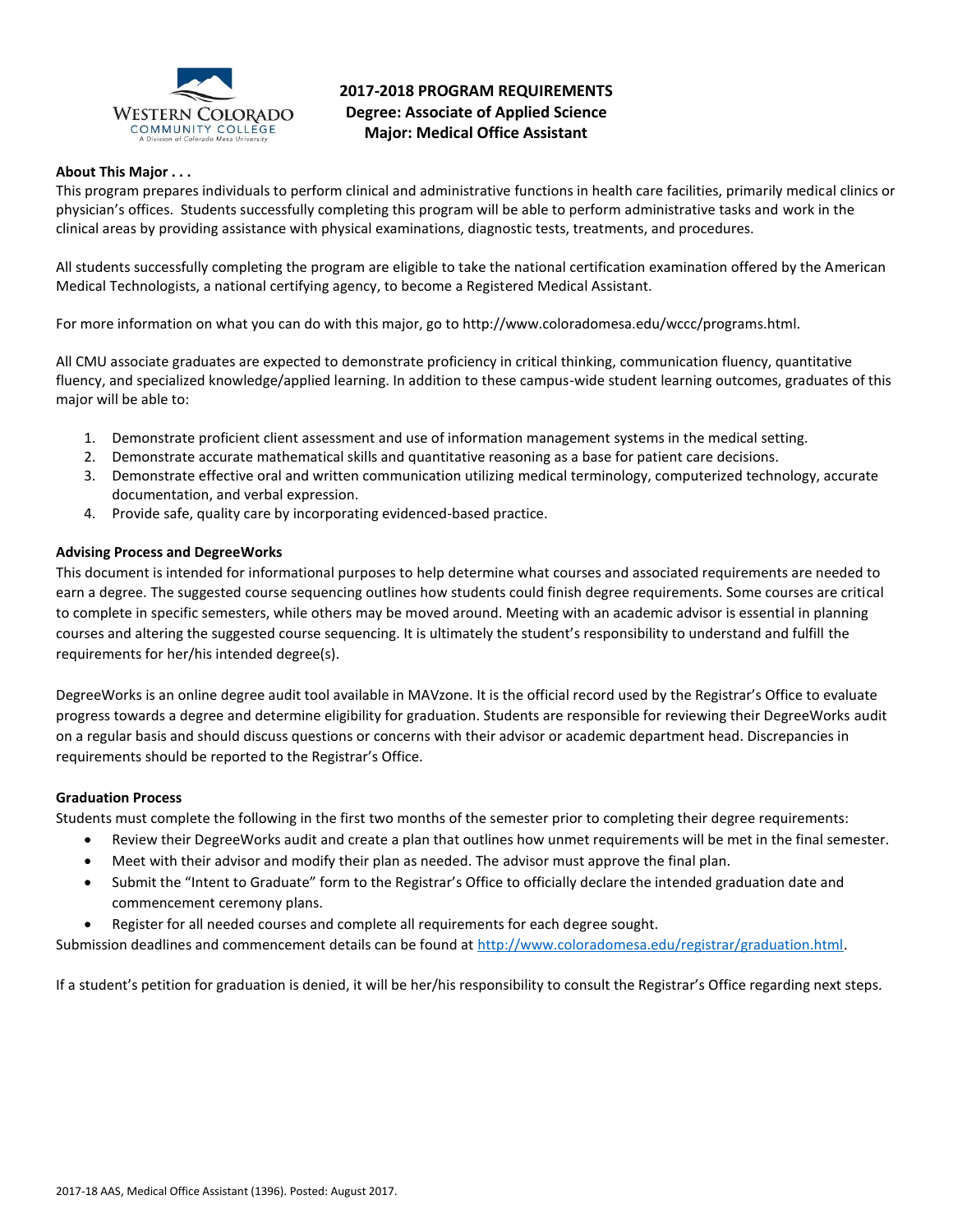# **INSTITUTIONAL DEGREE REQUIREMENTS**

The following institutional degree requirements apply to all CMU/WCCC AAS degrees. Specific programs may have different requirements that must be met in addition to institutional requirements.

- 60 semester hours minimum.
- Students must complete a minimum of 15 of the final 30 semester hours of credit at CMU/WCCC.
- 2.00 cumulative GPA or higher in all CMU/WCCC coursework.
- A course may only be used to fulfill one requirement for each degree/certificate.
- No more than six semester hours of independent study courses can be used toward the degree.
- Non-traditional credit, such as advanced placement, credit by examination, credit for prior learning, cooperative education and internships, cannot exceed 20 semester credit hours for an AAS degree.
- Pre-collegiate courses (usually numbered below 100) cannot be used for graduation.
- Capstone exit assessment/projects (e.g., Major Field Achievement Test) requirements are identified under Program-Specific Degree Requirements.
- The Catalog Year determines which program sheet and degree requirements a student must fulfill in order to graduate. Visit with your advisor or academic department to determine which catalog year and program requirements you should follow.
- See "Requirements for Undergraduate Degrees and Certificates" in the catalog for a complete list of graduation requirements.

# **PROGRAM-SPECIFIC DEGREE REQUIREMENTS**

- 63 semester hours total for the AAS, Medical Office Assistant.
- A minimum of 16 hours taken at CMU in no fewer than two semesters.
- A grade of "C" or higher must be achieved in coursework toward major content area.

## **ESSENTIAL LEARNING REQUIREMENTS** (15 semester hours)

See the current catalog for a list of courses that fulfill the requirements below. If a course is an Essential Learning option and a requirement for your major, you must use it to fulfill the major requirement and make a different selection for the Essential Learning requirement.

### **Communication** (6 semester hours)

- $\Box$  ENGL 111 English Composition (3)
- $\Box$  One of the following courses: ENGL 112 - English Composition (3) SPCH 102 - Speechmaking (3)

### **Mathematics** (3 semester hours)

□ MATH 107 - Career Math (3) or higher

# **Other Essential Learning Core Courses** (6 semester hours)

- $\square$  Select one Social and Behavioral Sciences, History, Natural Sciences, Fine Arts or Humanities course (3)
- $\square$  Select one Social and Behavioral Sciences, History, Natural Sciences, Fine Arts or Humanities course (3)

# **OTHER LOWER-DIVISION REQUIREMENTS**

**Wellness Requirement** (2 semester hours)

- $\Box$  KINE 100 Health and Wellness (1)
- $\Box$  Select one Activity course (1)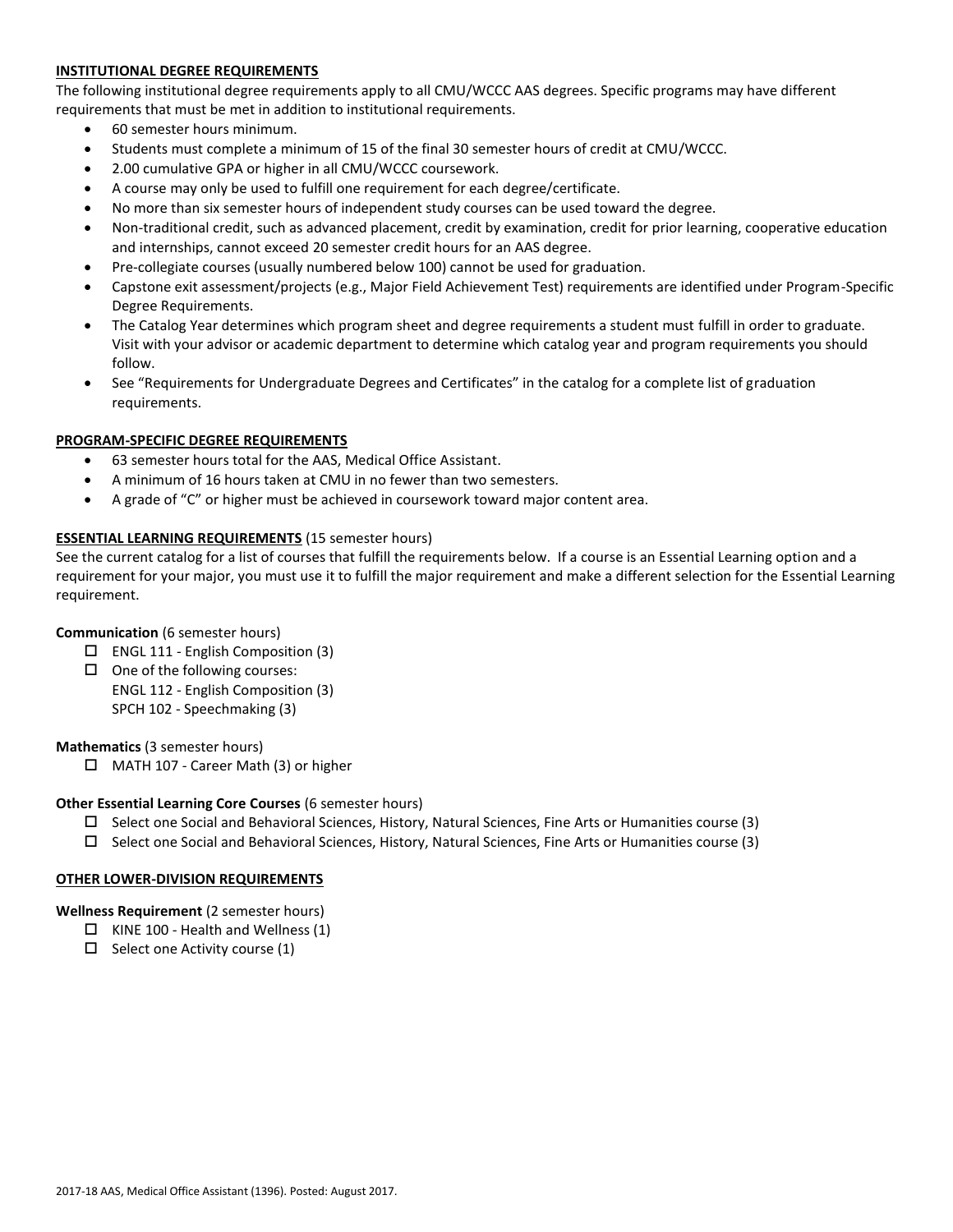# **AAS: MEDICAL OFFICE ASSISTANT** (46 semester hours, must earn a grade of "C" or better in each course.)

- MOAP 110 Medical Office Administration (4)
- $\Box$  MOAP 111 Introduction to Medical Assisting (3)
- MOAP 130 Medical Office Administration Insurance Billing and Coding (3)
- MOAP 131 Advanced Billing and Coding (3)
- MOAP 133 Basic Medical Sciences I (4)
- MOAP 135 Basic Medical Sciences II (4)
- $\Box$  MOAP 136 Introduction to Clinical Skills (2)
- $\Box$  MOAP 138 Medical Assisting Laboratory Skills (4)
- $\Box$  MOAP 140 Medical Assisting Clinical Skills (4)
- $\Box$  MOAP 150 Pharmacology for Medical Assistants (3)
- MOAP 183 Medical Assistant Internship (5)
- MOAP 189 Review for Medical Assistant National Exam (1)
- MOAP 249 Medical Office Procedures (3)
- $\square$  SPCH 101 Interpersonal Communication (3)